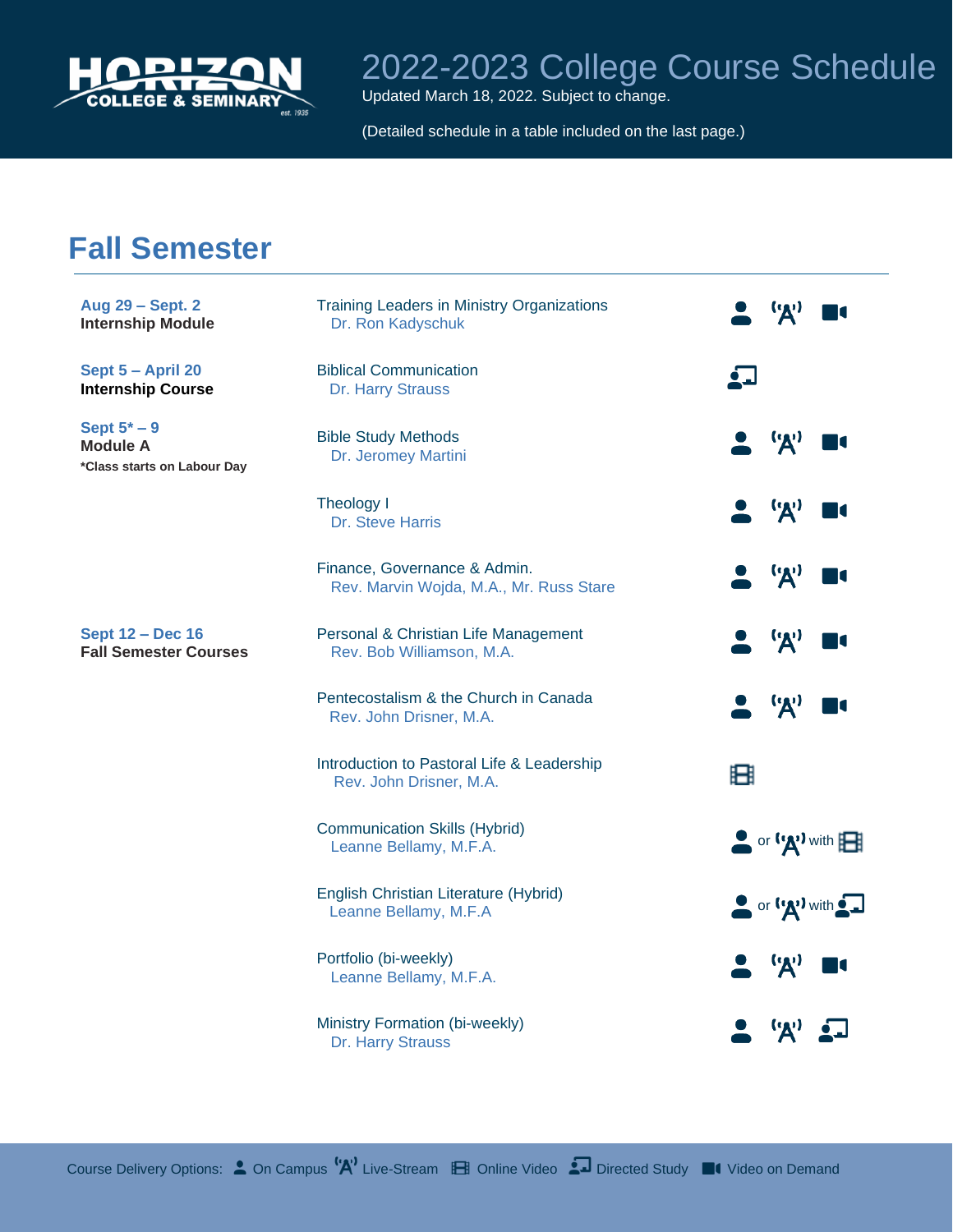

Updated March 18, 2022. Subject to change.

(Detailed schedule in a table included on the last page.)

| Sept 12 - Oct 21<br><b>Term A</b>                                                      | Introduction to Theology<br><b>Dr. Andrew Gabriel</b>                                                                                                                                           | $\mathbf{R}^0$                                             |
|----------------------------------------------------------------------------------------|-------------------------------------------------------------------------------------------------------------------------------------------------------------------------------------------------|------------------------------------------------------------|
| *Monday evenings<br>+ Tues & Thurs AM                                                  | <b>Introduction to Family Ministries</b><br>Tim Thiessen, M.A.                                                                                                                                  | $^{\prime\prime}$                                          |
| *Time TBD                                                                              | <b>Children's Ministry</b><br><b>TBD</b>                                                                                                                                                        |                                                            |
| Sept 30 - Oct 1 &<br>Nov $4-5$<br>Winnipeg, MB                                         | <b>Training Leaders in Ministry Organizations</b><br>Dr. Ron Kadyschuk                                                                                                                          | <b>Winnipeg, MB</b><br><b>International Worship Centre</b> |
| <b>Oct 31 - Nov 4</b><br><b>Module B</b>                                               | Introduction to the Old Testament<br>Dr. Marty Culy                                                                                                                                             | ''A'                                                       |
|                                                                                        | Romans<br>Dr. Randall Holm                                                                                                                                                                      | ('A')                                                      |
| Nov $7 - Dec$ 16<br><b>Term B</b>                                                      | <b>Worldviews &amp; Contemporary Culture</b><br>Stephanie Christianson, M.A.                                                                                                                    | ('A')                                                      |
|                                                                                        | <b>Reason &amp; Christian Belief</b><br>Nathan McCorkindale, M.A.                                                                                                                               | ('A')                                                      |
| <b>Sept 12 - Dec 16</b><br><b>Additional Distance</b><br><b>Education (DE) Options</b> | Online video and directed study courses available upon<br>request, pending faculty availability. Please visit our<br>website here for further information and to submit the<br>DE Request Form. | Ħ                                                          |

#### **Winter Semester**

**Jan 9 – 13 Module C**

Introduction to the New Testament Dr. Martin Culy

 $\mathbf{q}$ I

Theology II Dr. Steve Harris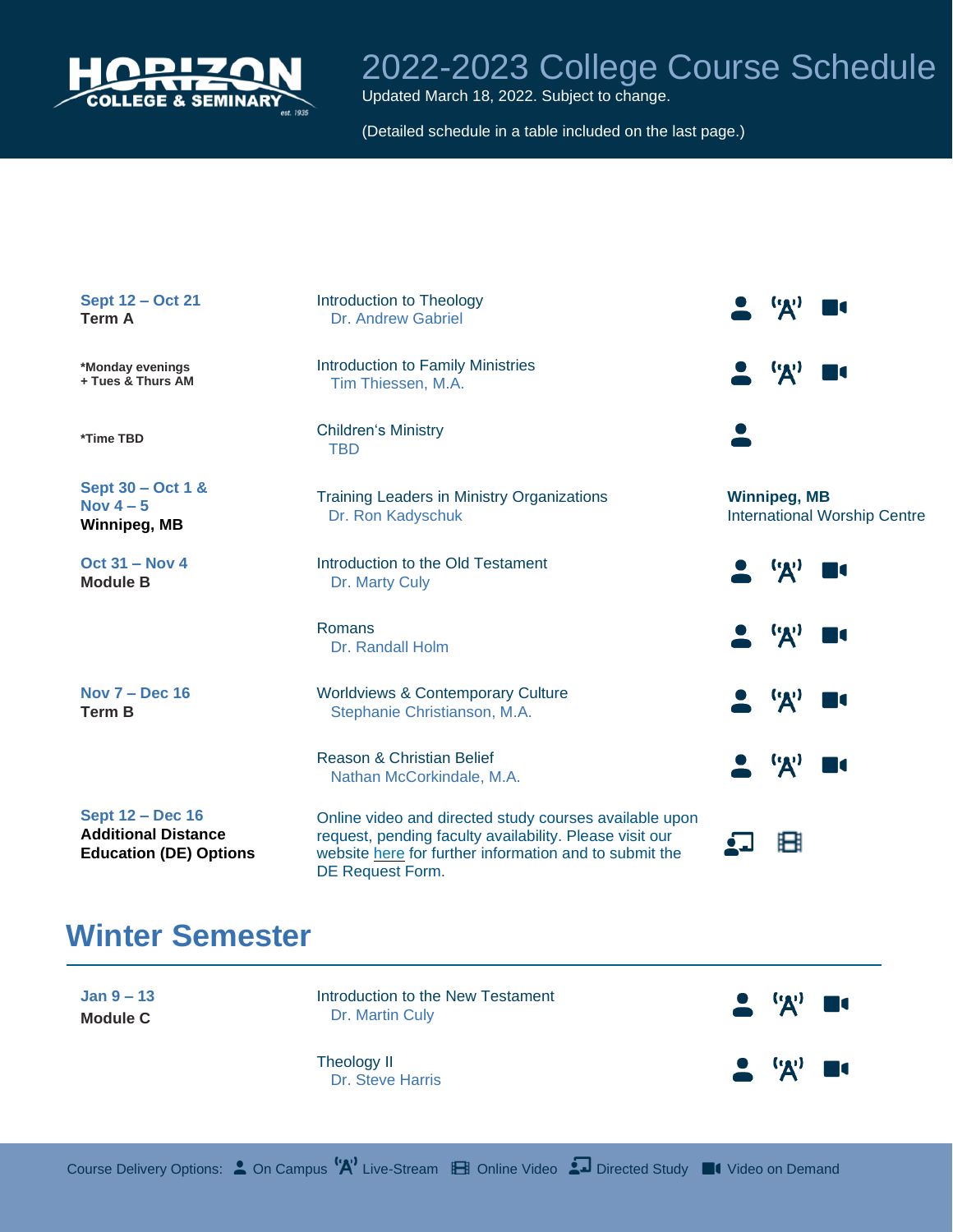

Updated March 18, 2022. Subject to change.

(Detailed schedule in a table included on the last page.)

|                                                                                                       | Coaching to Empower Others for Strategic Growth<br>Dr. Dale Dirksen                                                                                                                                                                                                                                                                                                                                                                                                  | (0, 0)                                                     |
|-------------------------------------------------------------------------------------------------------|----------------------------------------------------------------------------------------------------------------------------------------------------------------------------------------------------------------------------------------------------------------------------------------------------------------------------------------------------------------------------------------------------------------------------------------------------------------------|------------------------------------------------------------|
| <b>Jan 16 - April 20</b><br><b>Winter Semester Courses</b>                                            | Introduction to Spiritual Formation<br>Rev. Bob Williamson, M.A.                                                                                                                                                                                                                                                                                                                                                                                                     | $\mathbf{A}$                                               |
|                                                                                                       | History of the Christian Era<br>Dr. Dale Dirksen                                                                                                                                                                                                                                                                                                                                                                                                                     | 'A'                                                        |
|                                                                                                       | <b>Integrative Seminar with Portfolio</b><br>Leanne Bellamy, M.F.A. / Dr. Ron Kadyschuk                                                                                                                                                                                                                                                                                                                                                                              | $\mathbf{F}$                                               |
|                                                                                                       | Portfolio (bi-weekly)<br>Leanne Bellamy, M.F.A.                                                                                                                                                                                                                                                                                                                                                                                                                      | ('A')                                                      |
|                                                                                                       | Ministry Formation (bi-weekly)<br>Dr. Harry Strauss                                                                                                                                                                                                                                                                                                                                                                                                                  | $\mathbf{A}$                                               |
| <b>Jan 16 – March 20</b><br>*Monday evenings                                                          | Discerning the Times: Studies in the Book of Revelation*<br>*Seminary course available for upper-year college credit<br>Dr. Susan Wendel                                                                                                                                                                                                                                                                                                                             | Offsite, Saskatoon, SK<br>Elim Church                      |
| Jan 16 – Feb 24<br><b>Term C</b>                                                                      | Foundations of Leadership<br>Rev. Carmen Kampman, D.Min. (in progress).                                                                                                                                                                                                                                                                                                                                                                                              | ('A'                                                       |
|                                                                                                       | Holy Spirit & the Church<br>Dr. Andrew Gabriel                                                                                                                                                                                                                                                                                                                                                                                                                       | <b>''A'</b>                                                |
| Jan $27 - 28$ , Mar $3 - 4$<br><b>Winnipeg, MB</b>                                                    | Pentecostalism and the Church in Canada<br>Dr. Randall Holm                                                                                                                                                                                                                                                                                                                                                                                                          | <b>Winnipeg, MB</b><br><b>International Worship Centre</b> |
| <b>Feb 18 - April 14</b><br><b>ACTION</b><br>(For Global Discipleship<br><b>Certificate Students)</b> | February 18 - 24: Assignment Orientation (Saskatoon)<br>February 25: Flight to Thailand*<br>February 26 - March 26: Ministry Assignment in Thailand*<br>March 27: Flight back to Saskatoon<br>March 28 - 31: Debrief in Saskatoon<br>April 3 - 14: Finalize program requirements at Horizon<br>*Dependent on government regulations regarding international travel. A decision should be made<br>regarding the location of the ministry assignment by Oct. 31, 2022. |                                                            |
| Mar $6 - 10$<br><b>Module D</b>                                                                       | <b>Current Issues in Theology</b><br>Dr. Jon Stovell                                                                                                                                                                                                                                                                                                                                                                                                                 | ''A'<br>И                                                  |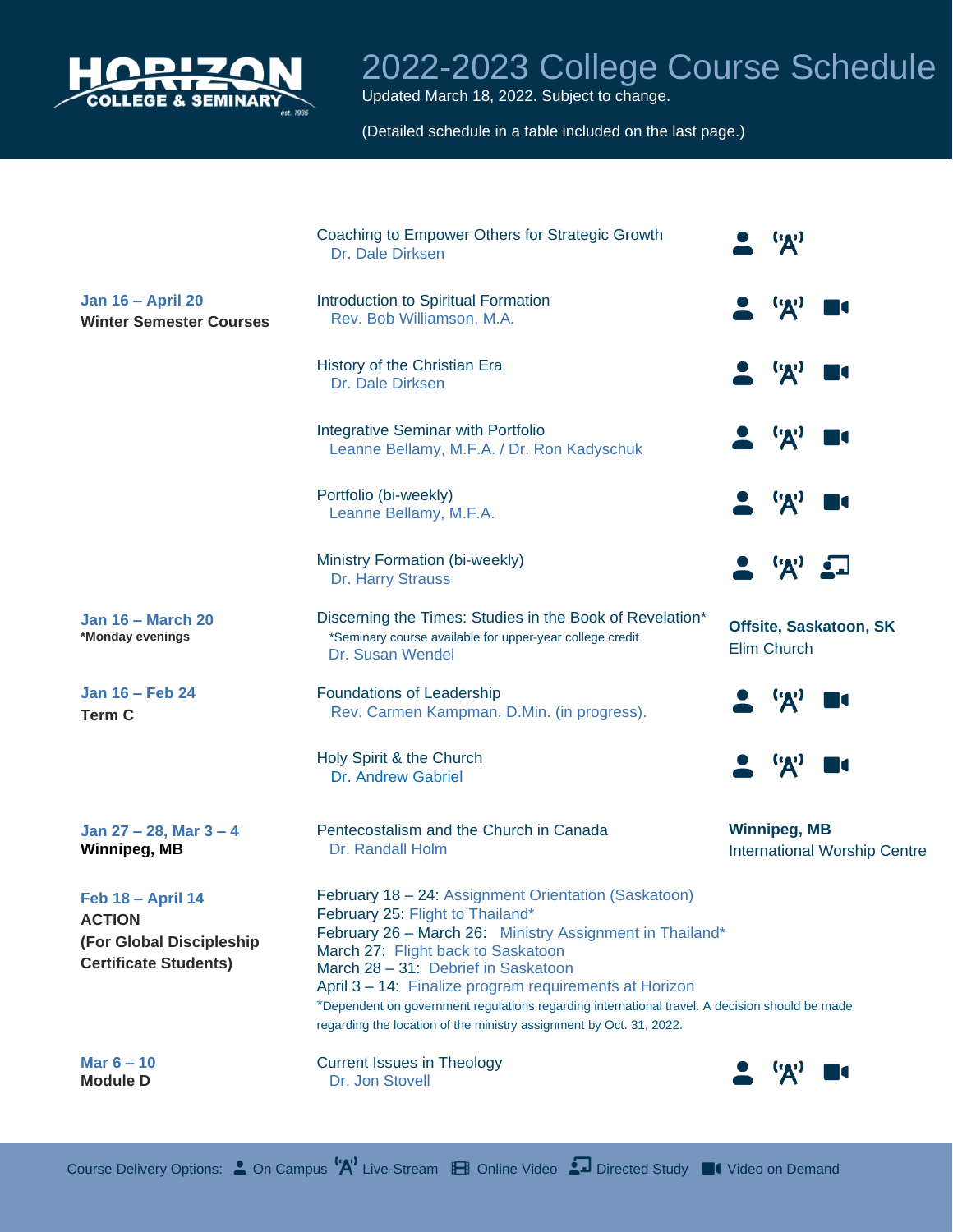

Updated March 18, 2022. Subject to change.

(Detailed schedule in a table included on the last page.)

|                                                                                         | Anabaptist History & Thought<br>Randy Klassen, M.A., M.Div.                                                                                                                                     | ('A')                         |
|-----------------------------------------------------------------------------------------|-------------------------------------------------------------------------------------------------------------------------------------------------------------------------------------------------|-------------------------------|
|                                                                                         | Introduction to Christian Mission<br>Rev. Murray Cornelius, Ph.D. (Cand.)                                                                                                                       | $\bullet$ $\mathcal{A}'$      |
| Mar 13 - Apr 20<br>Term D                                                               | Pentateuch<br>Dr. Susan Wendel                                                                                                                                                                  | $\bullet$ $\mathbf{A}$        |
|                                                                                         | <b>Technology &amp; Communication for Ministry</b><br>Dr. Dale Dirksen                                                                                                                          | $\bullet$ $\bullet$ $\bullet$ |
| <b>Jan 16 - April 20</b><br><b>Additional Distance</b><br><b>Education (DE) Options</b> | Online video and directed study courses available upon<br>request, pending faculty availability. Please visit our<br>website here for further information and to submit the<br>DE Request Form. |                               |

#### **Spring & Summer 2023**

| <b>April 24 - 28</b><br><b>Module E</b>                                         | Preaching & Public Speaking<br>Dr. Ron Kadyschuk                                                                                                                                             | <b>EXP</b>                               |
|---------------------------------------------------------------------------------|----------------------------------------------------------------------------------------------------------------------------------------------------------------------------------------------|------------------------------------------|
|                                                                                 | Alliance History & Thought (Register through Ambrose)<br>Dr. Bernie Van De Walle                                                                                                             |                                          |
| <b>May 8 – 12</b><br><b>Module F</b>                                            | 1 Samuel - 2 Kings<br>TBD                                                                                                                                                                    | $\bullet$ $\bullet$ $\bullet$            |
|                                                                                 | <b>Youth Ministry</b><br>Tim Thiessen, M.A.                                                                                                                                                  | $\bullet$ $\mathcal{A}'$                 |
| May 15 - 19<br><b>Module G</b>                                                  | Theology of Worship*<br>*Seminary course available for upper-year college credit<br>Dr. Dale Dirksen                                                                                         | $\blacktriangleright$ $\mathcal{A}'$     |
| <b>TBD</b><br><b>Module</b>                                                     | <b>Indigenous Ministry</b><br>Andrew Thunder, M.B.A; James Thunder, M.B.A.                                                                                                                   | On a reserve in Manitoba<br>location TBD |
| May 1 - August 4<br><b>Additional Distance</b><br><b>Education (DE) Options</b> | Online video and directed study courses available upon request,<br>pending faculty availability. Please visit our website here for further<br>information and to submit the DE Request Form. |                                          |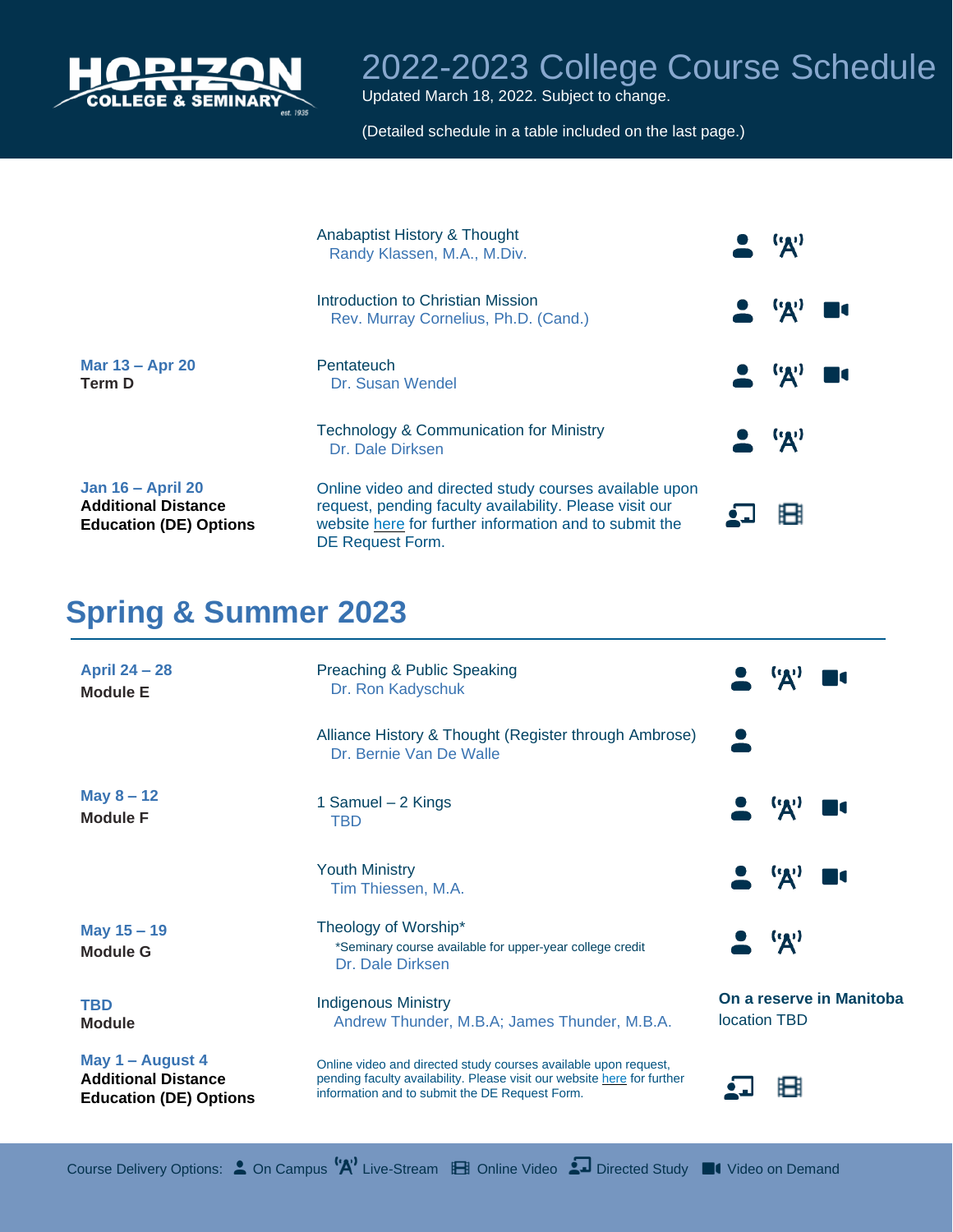| <b>MONDAY</b>                                                            | <b>TUESDAY</b>                                                                                          |                                                                                               |                                                   |               |
|--------------------------------------------------------------------------|---------------------------------------------------------------------------------------------------------|-----------------------------------------------------------------------------------------------|---------------------------------------------------|---------------|
|                                                                          |                                                                                                         | WEDNESDAY                                                                                     | <b>THURSDAY</b>                                   | <b>FRIDAY</b> |
|                                                                          |                                                                                                         |                                                                                               |                                                   |               |
|                                                                          |                                                                                                         |                                                                                               |                                                   |               |
|                                                                          |                                                                                                         | <b>MODULE B: October 31 - November 4</b><br>Intro to the Old Testament (MC2) / Romans (RH)    |                                                   |               |
|                                                                          |                                                                                                         | TERM B: November 7 - December 16                                                              |                                                   |               |
| <b>MONDAY</b><br>vs & Contemporary                                       | TUESDAY<br>Worldviews & Contemporary                                                                    | WEDNESDAY<br>Worldviews & Contemporary                                                        | <b>THURSDAY</b><br>Worldviews & Contemporary      | <b>FRIDAY</b> |
| ulture (SC)<br>& Christian Belief<br>(NM)                                | Culture (SC)<br>Reason & Christian Belief<br>(NM)                                                       | Culture (SC)<br>Reason & Christian Belief<br>(NM)                                             | Culture (SC)<br>Reason & Christian Belief<br>(NM) |               |
| al & Christian Life<br>agement (BW)<br>alism & the Church<br>Canada (JD) | 10:50 & LIFE GROUPS                                                                                     | Personal & Christian Life<br>Management (BW)<br>Pentecostalism & the Church<br>in Canada (JD) | <b>CHAPEL</b>                                     |               |
|                                                                          |                                                                                                         |                                                                                               |                                                   |               |
| Ministry Formation<br>(HS)<br>bi-weekly)                                 | Portfolio (LB)<br>(bi-weekly)                                                                           | 2 <sup>nd</sup> & 3 <sup>rd</sup> year Ministry<br>Formation (HS)<br>(bi-weekly)              |                                                   |               |
|                                                                          |                                                                                                         |                                                                                               |                                                   |               |
|                                                                          |                                                                                                         |                                                                                               |                                                   |               |
|                                                                          |                                                                                                         |                                                                                               |                                                   |               |
| ry 8                                                                     |                                                                                                         |                                                                                               |                                                   |               |
|                                                                          |                                                                                                         |                                                                                               |                                                   |               |
| <b>MONDAY</b>                                                            | <b>TUESDAY</b>                                                                                          | WEDNESDAY                                                                                     | <b>THURSDAY</b>                                   | <b>FRIDAY</b> |
|                                                                          | Intro to Christian Mission (MC1) / Current Issues in Theology (JS) / Anabaptist History & Thought (RK2) | <b>MODULE D: March 6 - 10</b>                                                                 |                                                   |               |
|                                                                          |                                                                                                         | TERM D: March 13 - April 20                                                                   |                                                   |               |
| <b>MONDAY</b>                                                            | <b>TUESDAY</b>                                                                                          | WEDNESDAY                                                                                     | <b>THURSDAY</b>                                   | <b>FRIDAY</b> |
| tateuch (SW)                                                             | Pentateuch (SW)                                                                                         | Pentateuch (SW)                                                                               | Pentateuch (SW)                                   |               |
| chnology &<br>ication for Ministry                                       | Technology &<br><b>Communication for Ministry</b>                                                       | Technology &                                                                                  | Technology &<br><b>Communication for Ministry</b> |               |
| (DD)                                                                     | (DD)                                                                                                    | <b>Communication for Ministry</b><br>(DD)                                                     | (DD)                                              |               |
| piritual Formation                                                       |                                                                                                         | Intro to Spiritual Formation<br>(BW)                                                          |                                                   |               |
|                                                                          | 10:50 & LIFE GROUPS                                                                                     | History of the Christian Era                                                                  | <b>CHAPEL</b>                                     |               |
| (BW)                                                                     |                                                                                                         |                                                                                               |                                                   |               |
| (DD)                                                                     |                                                                                                         | (DD)                                                                                          |                                                   |               |
|                                                                          |                                                                                                         | 2 <sup>nd</sup> & 3 <sup>rd</sup> year Ministry                                               |                                                   |               |
| (HS)                                                                     | Portfolio (LB)<br>(bi-weekly)                                                                           | Formation (HS)<br>(bi-weekly)                                                                 |                                                   |               |
| of the Christian Era<br>Ministry Formation<br>bi-weekly)                 | Integrative Seminar with<br>Portfolio (RK & LB)                                                         |                                                                                               |                                                   |               |
|                                                                          |                                                                                                         |                                                                                               |                                                   |               |
| the Times: Studies<br>ook of Revelation<br>(SW)                          |                                                                                                         |                                                                                               |                                                   |               |
|                                                                          |                                                                                                         |                                                                                               |                                                   |               |

# **HORIZON COLLEGE & SEMINARY** Undergraduate Course Schedule 2022-2023

|                      |                                                                                     |                                                        |                                                                                                        |                                                    | <b>FALL SEMESTER</b> | <b>August 29- December 16</b> |                                           |                                                   |                                                                                                         |                                           |                         |
|----------------------|-------------------------------------------------------------------------------------|--------------------------------------------------------|--------------------------------------------------------------------------------------------------------|----------------------------------------------------|----------------------|-------------------------------|-------------------------------------------|---------------------------------------------------|---------------------------------------------------------------------------------------------------------|-------------------------------------------|-------------------------|
|                      | MONDAY                                                                              | TUESDAY                                                | WEDNESDAY                                                                                              | THURSDAY                                           | FRIDAY               |                               | MONDAY                                    | TUESDAY                                           | WEDNESDAY                                                                                               | THURSDAY                                  | FRIDAY                  |
|                      | ORIENTATION & REGISTRATION: Tuesday, Aug. 30th to noon Wednesday, Aug. 31st         |                                                        |                                                                                                        | RETREAT: Wednesday, Aug. 31st to Friday, Sept. 2nd |                      |                               |                                           |                                                   |                                                                                                         |                                           |                         |
| $9:00am - 4:00pm$    |                                                                                     |                                                        | INTERNSHIP Module: August 29 - September 2                                                             |                                                    |                      |                               |                                           |                                                   |                                                                                                         |                                           |                         |
|                      |                                                                                     |                                                        | Training Leaders in Ministry Organizations (RK1)                                                       |                                                    |                      |                               |                                           |                                                   |                                                                                                         |                                           |                         |
| 9:00am - 4:00pm      |                                                                                     |                                                        | <b>MODULE A: September 5 - 9</b>                                                                       |                                                    |                      |                               |                                           |                                                   | <b>MODULE B: October 31 - November 4</b>                                                                |                                           |                         |
|                      |                                                                                     |                                                        | Bible Study Methods (JM) / Theology I (SH) / Finance, Governance, & Admin (MW)                         |                                                    |                      |                               |                                           |                                                   | Intro to the Old Testament (MC2) / Romans (RH)                                                          |                                           |                         |
|                      |                                                                                     |                                                        | TERM A: September 12-October 21                                                                        |                                                    |                      |                               |                                           |                                                   | TERM B: November 7 - December 16                                                                        |                                           |                         |
|                      | MONDAY                                                                              | TUESDAY                                                | WEDNESDAY                                                                                              | THURSDAY                                           | <b>FRIDAY</b>        |                               | <b>MONDAY</b>                             | TUESDAY                                           | WEDNESDAY                                                                                               | THURSDAY                                  | <b>FRIDAY</b>           |
|                      |                                                                                     | Intro to Theology (AG)                                 |                                                                                                        | Intro to Theology (AG)                             |                      | <b>October</b>                | Worldviews & Contemporary                 | Worldviews & Contemporary                         | Worldviews & Contemporary                                                                               | Worldviews & Contemporary                 |                         |
| $9:00 - 10:30$ am    | Intro to Theology (AG)                                                              | Intro to Family                                        | Intro to Theology (AG)                                                                                 | Intro to Family                                    |                      | $24 - 28$                     | Culture (SC)<br>Reason & Christian Belief | Culture (SC)<br>Reason & Christian Belief         | Culture (SC)<br>Reason & Christian Belief                                                               | Culture (SC)<br>Reason & Christian Belief |                         |
|                      |                                                                                     | Ministries (TT)                                        |                                                                                                        | Ministries (TT)                                    |                      |                               | (NM)                                      | (NM)                                              | (NM)                                                                                                    | (NM)                                      |                         |
|                      | Personal & Christian Life                                                           |                                                        | Personal & Christian Life                                                                              |                                                    |                      | <b>READING</b>                | Personal & Christian Life                 |                                                   | Personal & Christian Life                                                                               |                                           |                         |
|                      | Management (BW)                                                                     | <b>10:50 &amp; LIFE GROUPS</b>                         | Management (BW)                                                                                        | <b>CHAPEL</b>                                      |                      | <b>WEEK</b>                   | Management (BW)                           | 10:50 & LIFE GROUPS                               | Management (BW)                                                                                         | <b>CHAPEL</b>                             |                         |
| $10:50$ am - 12:20pm | Pentecostalism & the                                                                |                                                        | Pentecostalism & the                                                                                   |                                                    |                      |                               | Pentecostalism & the Church               |                                                   | Pentecostalism & the Church                                                                             |                                           |                         |
|                      | Church in Canada (JD)                                                               |                                                        | Church in Canada (JD)                                                                                  |                                                    |                      |                               | in Canada (JD)                            |                                                   | in Canada (JD)                                                                                          |                                           |                         |
|                      |                                                                                     |                                                        |                                                                                                        |                                                    |                      |                               |                                           |                                                   |                                                                                                         |                                           |                         |
|                      | 1 <sup>st</sup> year Ministry                                                       | Portfolio (LB)                                         | 2 <sup>nd</sup> & 3 <sup>rd</sup> year Ministry                                                        |                                                    |                      |                               | 1 <sup>st</sup> year Ministry Formation   | Portfolio (LB)                                    | 2 <sup>nd</sup> & 3 <sup>rd</sup> year Ministry                                                         |                                           |                         |
| $1:30 - 3:00$ pm     | Formation (HS)<br>(bi-weekly)                                                       | (bi-weekly)                                            | Formation (HS)<br>(bi-weekly)                                                                          |                                                    |                      |                               | (HS)<br>(bi-weekly)                       | (bi-weekly)                                       | Formation (HS)<br>(bi-weekly)                                                                           |                                           |                         |
|                      |                                                                                     |                                                        |                                                                                                        |                                                    |                      |                               |                                           |                                                   |                                                                                                         |                                           |                         |
|                      | Intro to Family Ministries                                                          |                                                        |                                                                                                        |                                                    |                      |                               |                                           |                                                   |                                                                                                         |                                           |                         |
| $5:00 - 8:00$ pm     | (TT)                                                                                |                                                        |                                                                                                        |                                                    |                      |                               |                                           |                                                   |                                                                                                         |                                           |                         |
|                      |                                                                                     |                                                        |                                                                                                        |                                                    |                      |                               |                                           |                                                   |                                                                                                         |                                           |                         |
|                      |                                                                                     |                                                        |                                                                                                        |                                                    |                      |                               |                                           |                                                   |                                                                                                         |                                           |                         |
|                      |                                                                                     |                                                        |                                                                                                        |                                                    |                      |                               |                                           |                                                   |                                                                                                         |                                           |                         |
|                      | Winnipeg: Sept 30-Oct 1 & Nov 4-5, Training Leaders in Ministry Organizations (RK1) |                                                        |                                                                                                        |                                                    |                      |                               |                                           |                                                   |                                                                                                         |                                           |                         |
|                      |                                                                                     |                                                        |                                                                                                        |                                                    |                      |                               | Christmas Break: December 19 - January 8  |                                                   |                                                                                                         |                                           |                         |
|                      |                                                                                     |                                                        |                                                                                                        |                                                    |                      | <b>WINTER SEMESTER</b>        |                                           |                                                   |                                                                                                         |                                           |                         |
|                      |                                                                                     |                                                        |                                                                                                        |                                                    |                      |                               |                                           |                                                   |                                                                                                         |                                           |                         |
|                      | MONDAY                                                                              | TUESDAY                                                | WEDNESDAY                                                                                              | THURSDAY                                           | FRIDAY               | January 9 - April 20          | <b>MONDAY</b>                             | TUESDAY                                           | WEDNESDAY                                                                                               | THURSDAY                                  |                         |
|                      |                                                                                     |                                                        |                                                                                                        |                                                    |                      |                               |                                           |                                                   |                                                                                                         |                                           |                         |
| $9:00am - 4:00pm$    |                                                                                     |                                                        | MODULE C: January 9 - 13                                                                               |                                                    |                      |                               |                                           |                                                   | MODULE D: March 6 - 10                                                                                  |                                           |                         |
|                      |                                                                                     |                                                        | Intro to New Testament (MC2) / Theology II (SH) / Coaching to Empower Others for Strategic Growth (DD) |                                                    |                      |                               |                                           |                                                   | Intro to Christian Mission (MC1) / Current Issues in Theology (JS) / Anabaptist History & Thought (RK2) |                                           |                         |
|                      |                                                                                     |                                                        | TERM C: January 16 - February 24                                                                       |                                                    |                      |                               |                                           |                                                   | TERM D: March 13 - April 20                                                                             |                                           |                         |
|                      | MONDAY                                                                              | TUESDAY                                                | WEDNESDAY                                                                                              | THURSDAY                                           | FRIDAY               |                               | MONDAY                                    | TUESDAY                                           | WEDNESDAY                                                                                               | THURSDAY                                  | FRIDAY<br><b>FRIDAY</b> |
|                      | Foundations of                                                                      | Foundations of                                         | Foundations of                                                                                         | Foundations of                                     |                      |                               | Pentateuch (SW)                           | Pentateuch (SW)                                   | Pentateuch (SW)                                                                                         | Pentateuch (SW)                           |                         |
| $9:00 - 10:30$ am    | Leadership (CK)                                                                     | Leadership (CK)                                        | Leadership (CK)                                                                                        | Leadership (CK)                                    |                      |                               | Technology &                              | Technology &<br><b>Communication for Ministry</b> | Technology &                                                                                            | Technology &                              |                         |
|                      | Holy Spirit & the Church<br>(AG)                                                    | Holy Spirit & the Church<br>(AG)                       | Holy Spirit & the Church<br>(AG)                                                                       | Holy Spirit & the Church<br>(AG)                   |                      |                               | <b>Communication for Ministry</b><br>(DD) | (DD)                                              | <b>Communication for Ministry</b><br>(DD)                                                               | <b>Communication for Ministry</b><br>(DD) |                         |
|                      | Intro to Spiritual                                                                  |                                                        | Intro to Spiritual                                                                                     |                                                    |                      |                               | Intro to Spiritual Formation              |                                                   | Intro to Spiritual Formation                                                                            |                                           |                         |
|                      | Formation (BW)                                                                      |                                                        | Formation (BW)                                                                                         |                                                    |                      | Feb. 27-                      | (BW)                                      |                                                   | (BW)                                                                                                    |                                           |                         |
|                      | History of the Christian                                                            | 10:50 & LIFE GROUPS                                    | History of the Christian                                                                               | <b>CHAPEL</b>                                      |                      | March 3                       | History of the Christian Era              | 10:50 & LIFE GROUPS                               | History of the Christian Era                                                                            | <b>CHAPEL</b>                             |                         |
|                      | Era (DD)                                                                            |                                                        | Era (DD)                                                                                               |                                                    |                      |                               | (DD)                                      |                                                   | (DD)                                                                                                    |                                           |                         |
| 10:50am -12:20pm     |                                                                                     |                                                        |                                                                                                        |                                                    |                      | <b>READING</b>                |                                           |                                                   |                                                                                                         |                                           |                         |
|                      | 1 <sup>st</sup> year Ministry                                                       | Portfolio (LB)                                         | 2 <sup>nd</sup> & 3 <sup>rd</sup> year Ministry                                                        |                                                    |                      | <b>WEEK</b>                   | 1 <sup>st</sup> year Ministry Formation   | Portfolio (LB)                                    | 2 <sup>nd</sup> & 3 <sup>rd</sup> year Ministry                                                         |                                           |                         |
| $1:30 - 3:00$ pm     | Formation (HS)                                                                      | (bi-weekly)                                            | Formation (HS)                                                                                         |                                                    |                      |                               | (HS)                                      | (bi-weekly)                                       | Formation (HS)                                                                                          |                                           |                         |
|                      | (bi-weekly)                                                                         |                                                        | (bi-weekly)                                                                                            |                                                    |                      |                               | (bi-weekly)                               |                                                   | (bi-weekly)                                                                                             |                                           |                         |
| $3:20 - 4:50$ pm     |                                                                                     | <b>Integrative Seminar</b><br>with Portfolio (RK & LB) |                                                                                                        |                                                    |                      |                               |                                           | Integrative Seminar with<br>Portfolio (RK & LB)   |                                                                                                         |                                           |                         |
|                      |                                                                                     |                                                        |                                                                                                        |                                                    |                      |                               |                                           |                                                   |                                                                                                         |                                           |                         |
|                      | Discerning the Times:                                                               |                                                        |                                                                                                        |                                                    |                      |                               | Discerning the Times: Studies             |                                                   |                                                                                                         |                                           |                         |
| $6:00 - 8:45$ pm     | Studies in the Book of                                                              |                                                        |                                                                                                        |                                                    |                      |                               | in the Book of Revelation                 |                                                   |                                                                                                         |                                           |                         |
| (Elim Church)        | Revelation (SW)                                                                     |                                                        |                                                                                                        |                                                    |                      |                               | (SW)                                      |                                                   |                                                                                                         |                                           |                         |
|                      |                                                                                     |                                                        |                                                                                                        |                                                    |                      |                               |                                           |                                                   | Our Spring/Summer 2023 schedule is listed on the previous pages.                                        |                                           |                         |